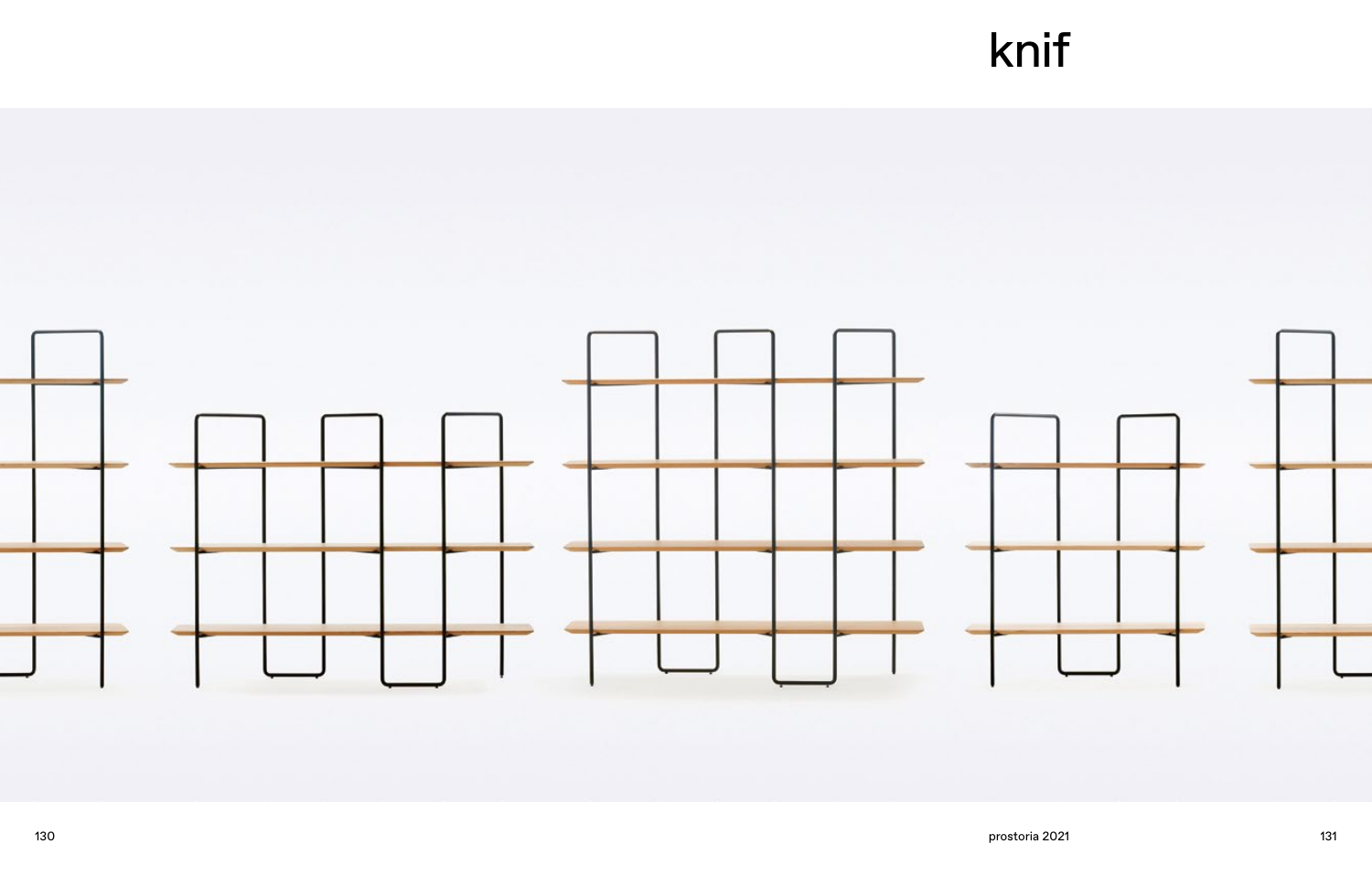Knif is a modular shelving system which caters for customized solutions and diverse user needs in various concepts of interior design. Composed of the metal construction and solid wood shelves, it provides numerous combinations of heights and widths that can be upgraded over time. With visually light and low-key appearance, this sturdy structure sets the stage to the user's content. Quite spacious shelf's depth provides for exhibiting objects of diverse nature.

Design: Studio RU:T

132 133 prostoria 2021

Knif je modularni sustav polica koji omogućuje višestruka prostorna rješenja. Sastoji se od metalne konstrukcije i polica izrađenih od punog drva, a pruža mogućnost brojnih kombinacija visina i širina, koje se s vremenom mogu i nadograđivati. Osnovni sustav sastoji se od šest modula koji dolaze u gotovim pakiranjima. Uz dva dodatna povezujuća elementa, od njih je moguće složiti novih devet kompozicija. Osnovni model dostupan je u crnoj metalnoj konstrukciji i polici od punog drva.

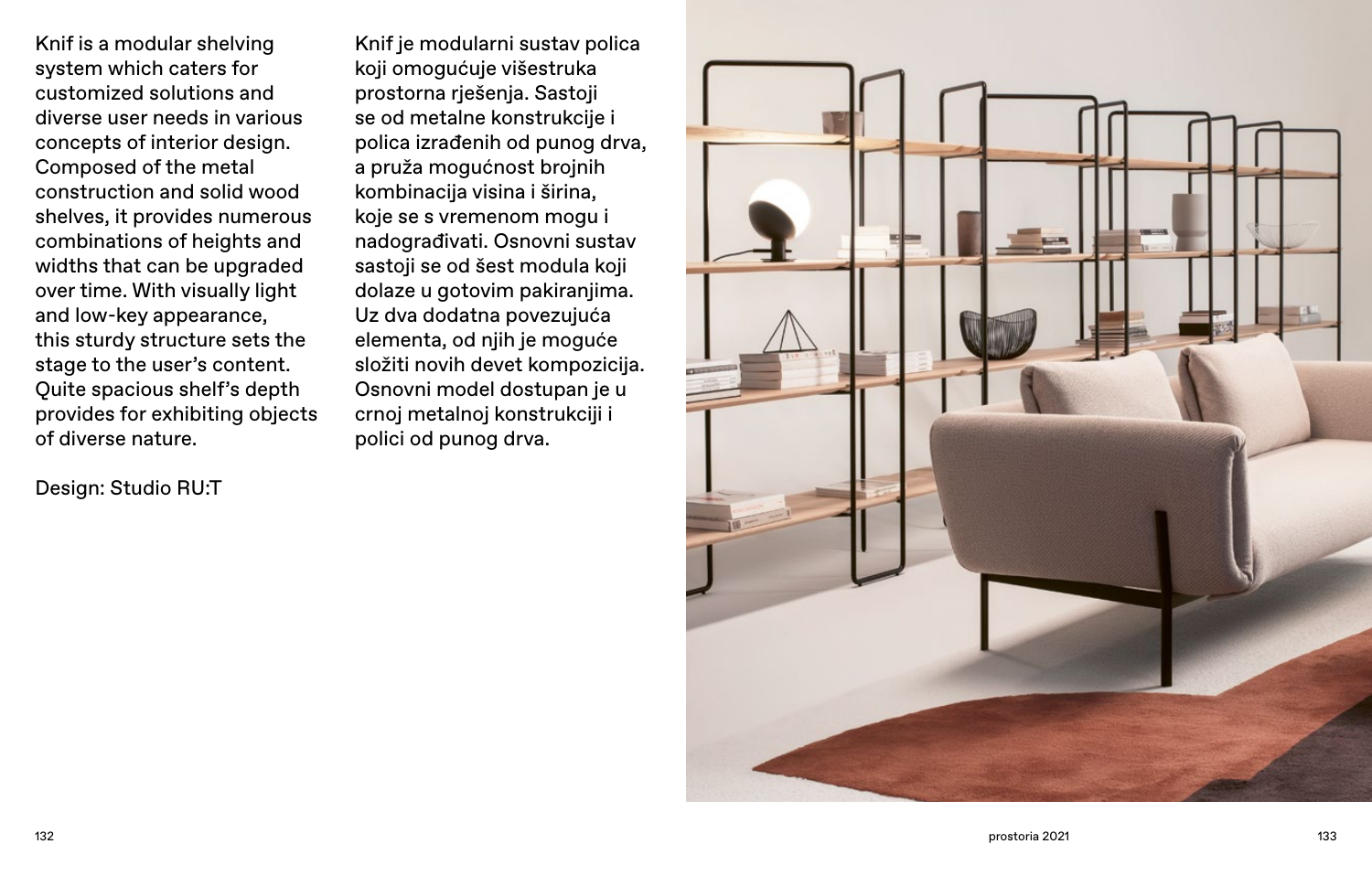50 201,4  $\begin{tabular}{|c|c|c|c|c|} \hline & 50 \\ \hline & 50 \\ \hline \end{tabular}$ 



179,7 238



134,8



















93,4

238





39,2







217,9











<del>∏∏∏∏</del><br>₩₩₩₩∏





39,2

frames



basic module 07 (4X2)





basic module 09 (4X4)

basic module 08 (4X3)